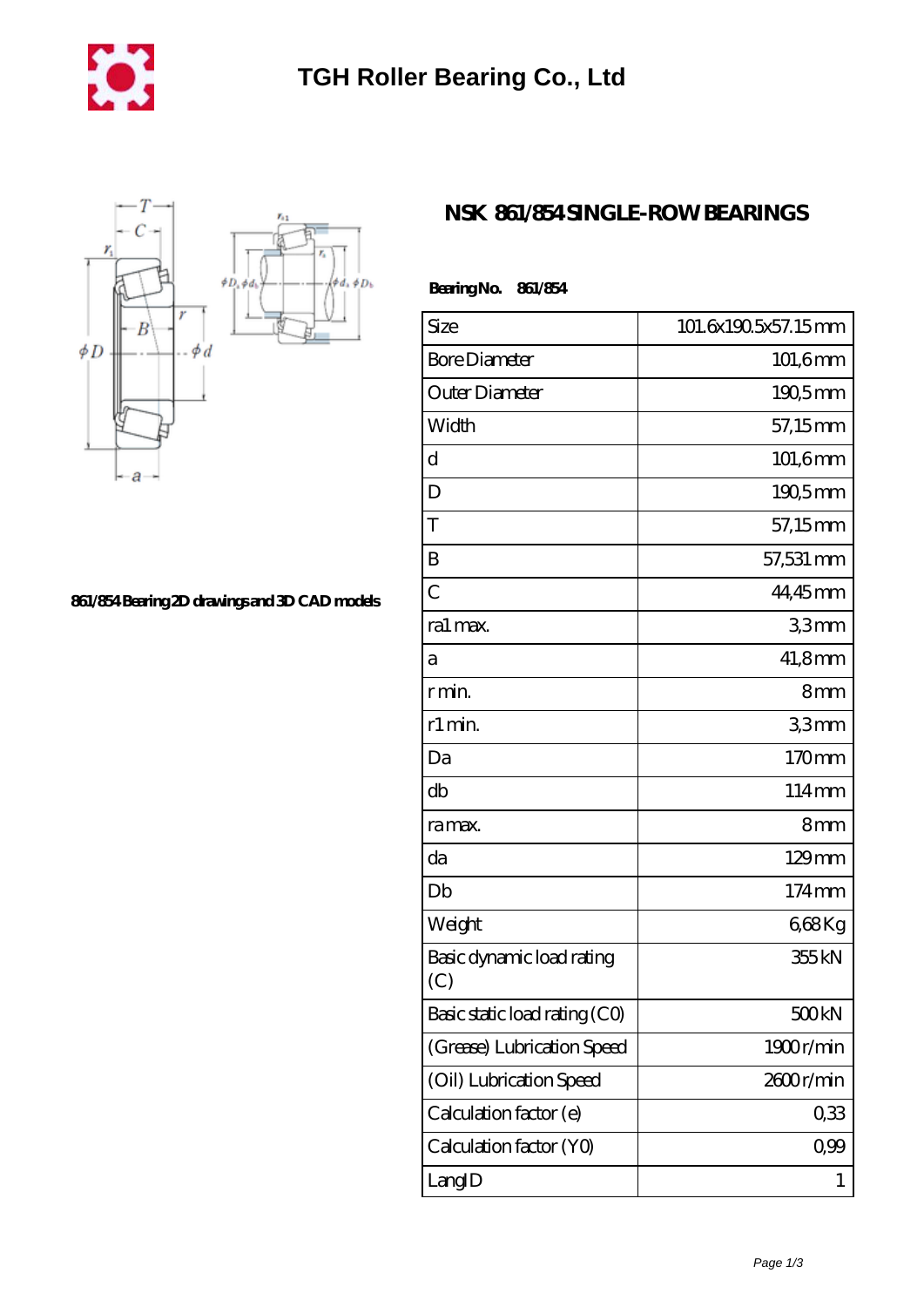

| ALP23           | $\overline{O}$ |
|-----------------|----------------|
| outer r         | 33             |
| ALP22           | 8              |
| D               | 1905           |
| ALP21           | 25             |
| SHOG_yobi       | 861/854        |
| RAr             | 397.977        |
| inner r         | 8              |
| GRS rpm         | 1900           |
| $D_b$           | 174            |
| $D_a$           | 170            |
| DE              | 163935         |
| <b>SLR</b>      | 40             |
| Prod_Type3      | TRBSR_ID_A     |
| BETA            | 1              |
| ALPHA           | 12567          |
| SDM_            | 144027         |
| DA1             | 21.992         |
| DA <sub>2</sub> | 19.79          |
| hidYobi         | 861/854        |
| Y1              | 1.8            |
| $B_{-}$         | 57.531         |
| Oil rpm         | 2600           |
| hidTable        | ecat_NSTPRI    |
| Y <sub>O</sub>  | 0.99           |
| inner ra        | 8              |
| outer rb        | 33             |
| CO              | 500            |
| <b>CUP</b>      | 255            |
| $\mathsf{e}$    | 033            |
| DA              | 20.896         |
| BET21           | 3              |
|                 |                |